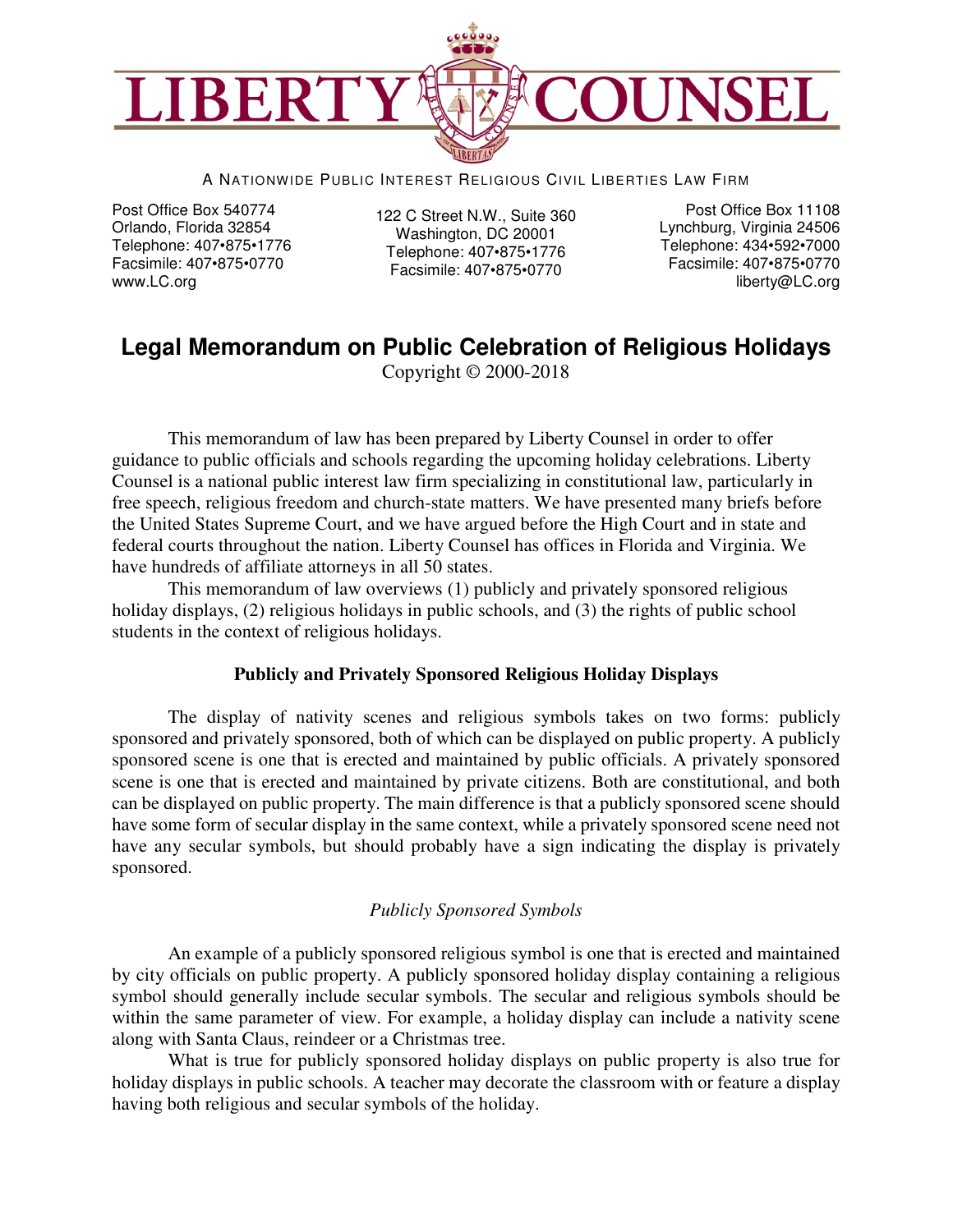#### *Privately Sponsored Symbols*

A privately sponsored religious symbol can also be displayed on public property. The main difference is that the display is sponsored by private citizens. Privately sponsored scenes are more common in public parks where citizens are allowed to engage in expressive activity. In most public parks, citizens are allowed to hold gatherings and erect displays. To prohibit religious expression in a public forum where other expressive activity is permitted violates the Constitution.

In a privately sponsored scene, secular symbols are unnecessary. In order to clearly designate that the display is privately sponsored, a sign can be erected, similar to the following example: This display is privately sponsored by XYZ Company. However, such a sign is not mandatory. Private holiday displays of religious symbols on public property are permissible under the Free Speech Clause.

#### **Religious Holidays in Public Schools**

The former United States Secretary of Education once stated: "Our public schools must treat religion with fairness and respect . . . ." The United States Supreme Court has also observed: "It can hardly be argued that either students or teachers shed their constitutional rights to freedom of speech or expression at the schoolhouse gate."

Teachers are both individuals *and* agents of the state. Consequently, the First Amendment serves to protect their freedom of speech and free exercise of religion and to prohibit them from establishing a religion. Since teachers are employees of the state, they are, in a sense, an extension of the state. As such, the First Amendment Establishment Clause, which prohibits the government from establishing a religion, places certain restrictions on teachers' activities in matters of religion. On the other hand, teachers do not lose their rights to free speech and freedom of religion simply because they are employees of the state.

#### *Teaching About Religion*

Teachers may objectively overview religion as long as the overview is consistent with the subject matter being taught. Academic freedom is "the principle that individual instructors are at liberty to teach that which they deem to be appropriate in the exercise of their professional judgment." According to the Supreme Court, academic freedom is "a special concern of the First Amendment." No subject can be thoroughly taught without some discussion of religion.

The Supreme Court stated that study of the Bible or religion, when presented objectively as part of a secular program of education, is consistent with the First Amendment. The United States Department of Education has issued Guidelines on Religious Expression in Public Schools, noting that the Bible may be taught in school and that a teacher may instruct the class about religious influences relevant to the subject matter being discussed.

#### *Symbols, Music, Art, Drama and Literature*

The constitutional principle regarding symbols, music, art, drama, or literature, whether in public school or in association with other public entities, is simple – mix the secular and the sacred. In other words, if a public entity, or a teacher as an agent of that entity, displays or presents a secular aspect or purpose along with the religious symbol, music, art, drama, or literature, then the display or the presentation is considered constitutional. A nativity scene in the classroom follows the same guidelines as a publicly sponsored nativity scene on public property. A school-sponsored Christmas concert on a public school campus which contains only Christian music and where the concert was directed and the music selected by the school would be unconstitutional, but Christian Christmas songs mixed with secular songs of the holiday make the presentation constitutional. On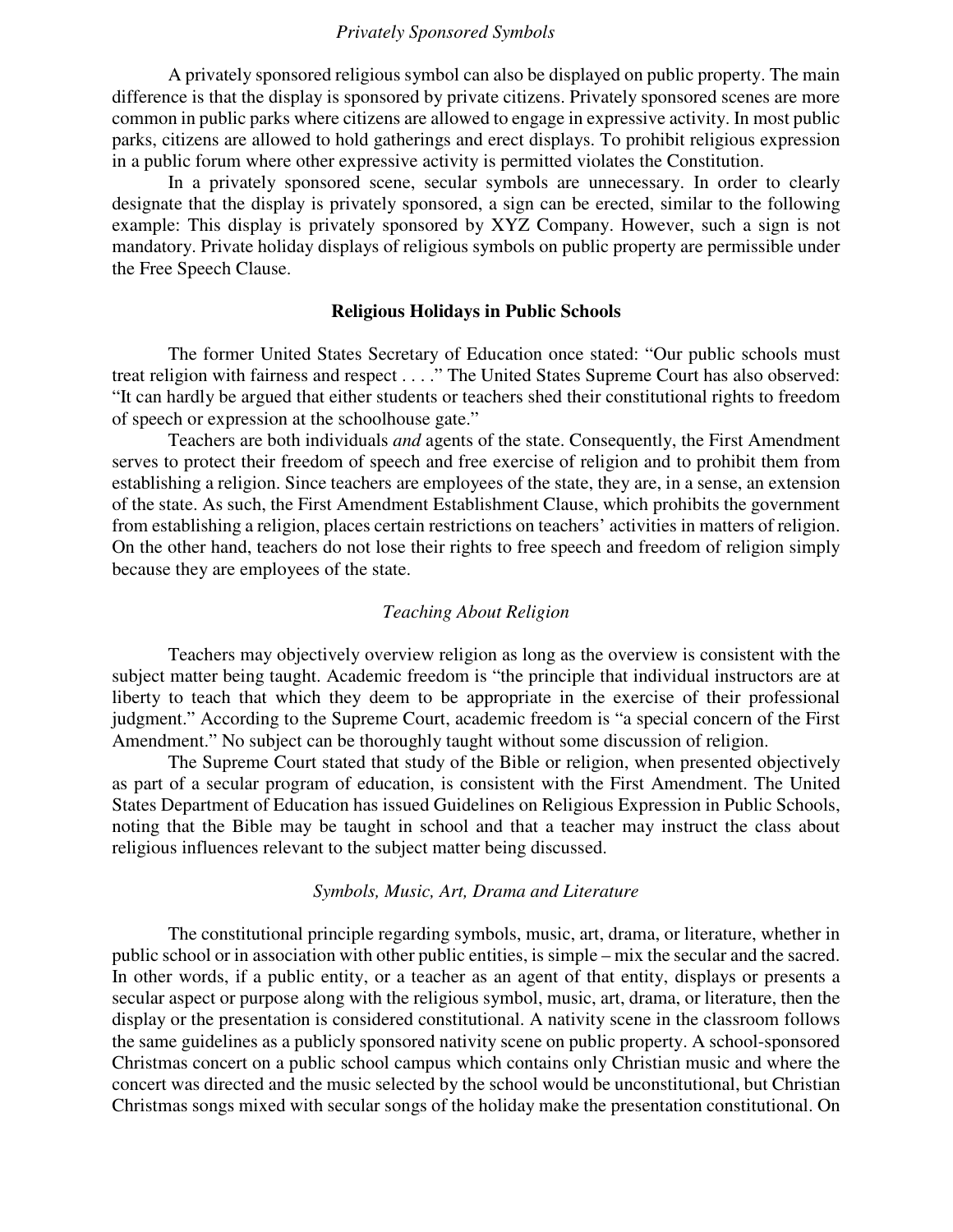the other hand, if the students are permitted to select their own songs as part of a student performance, then their songs would not need to include secular themes.

Probably the best illustration of the permissibility for the use of symbols, music, art, drama, and literature within the public school system is the school board policy of Sioux Falls School District in Sioux Falls, South Dakota. This policy has been court tested and serves as an example to other schools. The policy states, in part, the following:

Music, art, literature, and drama having religious themes or basis are permitted as part of the curriculum for school-sponsored activities and programs if presented in a prudent and objective manner and as a traditional part of the cultural and religious heritage of the particular holiday. . . . The use of religious symbols such as a cross, menorah, crescent, Star of David, creche, symbols of Native American religions or other symbols that are part of a religious holiday [are] permitted as a teaching aid or resource provided such symbols are displayed as an example of the cultural and religious heritage of the holiday and are temporary in nature. Among these holidays are included Christmas, Easter, Passover, Hanukkah, St. Valentine's Day, St. Patrick=s Day, Thanksgiving and Halloween.

"[T]o allow students only to study and not to perform (religious art, literature and music, when) such works . . . have developed an independent secular and artistic significance, would give students a truncated view of our culture." It would be literally impossible to develop a public school curriculum that did not in some way affect the religious or nonreligious sensibilities of some of the students or their parents. The court also rejected the argument that singing Christian carols would entangle the school with religion. Certainly, "[m]usic without sacred music, architecture minus the Cathedral, or painting without the Scriptural themes would be eccentric and incomplete, even from a secular point of view."

In *Doe v. Duncanville Independent School District*, a federal court held that a public high school choir's adoption of the song, *The Lord Bless You and Keep You*, as its theme song did not violate the Establishment Clause and was constitutional. In *Doe*, the song was sung every Friday during practice, at the end of some performances and choral competitions, and on the bus to and from performances, which the students were required to sing.

In *Bauchman v. West High School*, another federal court held that singing songs with Christian lyrics, including *The Lord Bless You and Keep You* and *Friends*, was constitutional even in settings such as graduation ceremonies and concerts at churches. The Constitution does not require that the purpose of every government-sanctioned activity be unrelated to religion. "Courts have long recognized the historical, social and cultural significance of religion in our lives and in the world, generally."

Any choral curriculum designed to expose students to the full array of vocal music culture therefore can be expected to reflect a significant number of religious songs. Moreover, a vocal music instructor would be expected to select any particular piece of sacred choral music, like any piece of secular choral music, in part for its unique qualities useful to teach a variety of vocal music skills (i.e., sight reading, intonation, harmonization, expression.). *Plausible secular reasons also exist for performing school choir concerts in churches and other venues associated with religious institutions*. Such venues often are acoustically superior to high school auditoriums or gymnasiums, yet still provide adequate seating. Moreover, by performing in such venues, an instructor can showcase his choir to the general public in an atmosphere conducive to the performance of serious choral music.